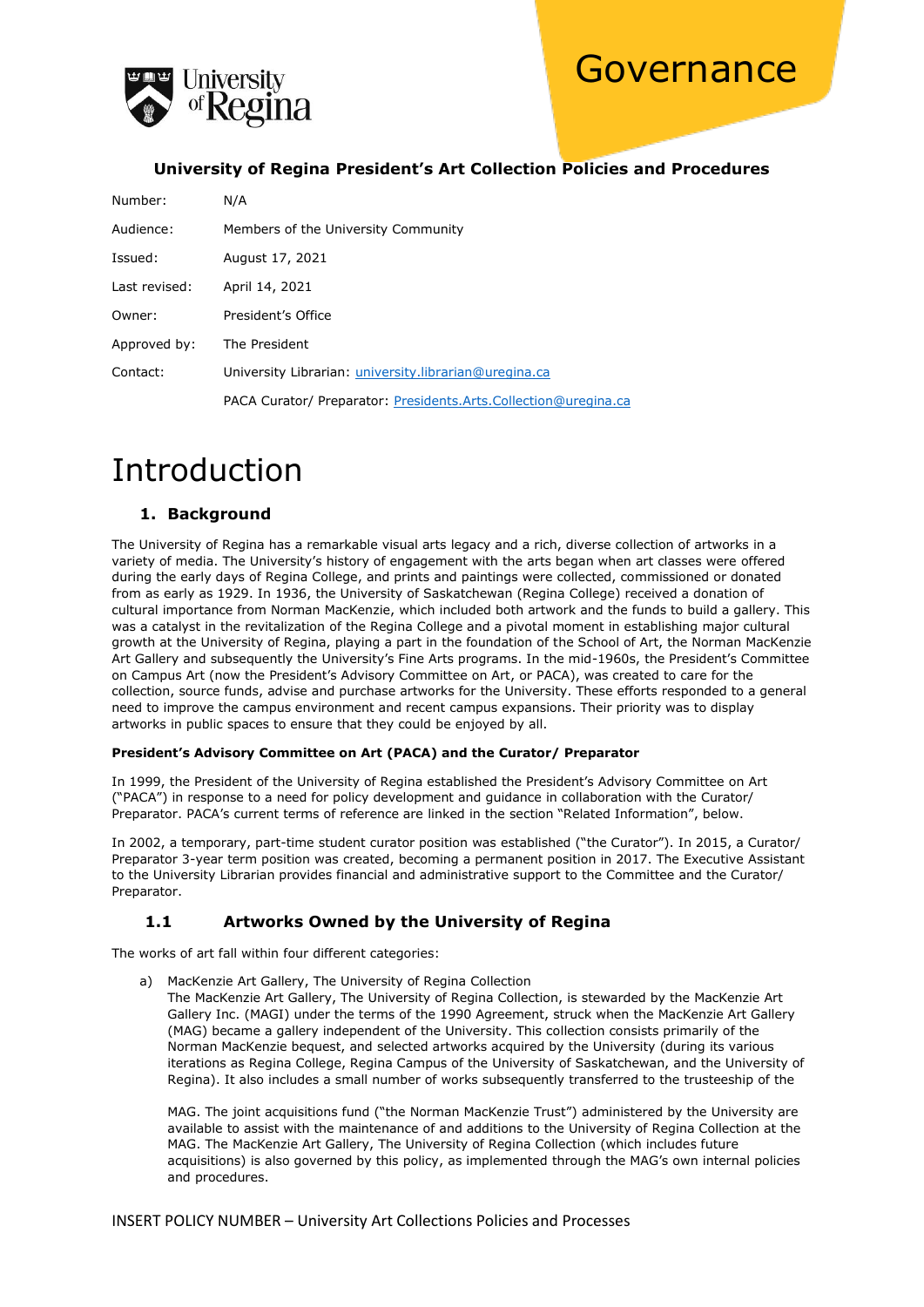

- b) The University of Regina President's Art Collection This collection includes all artworks which the University owns as a corporate body, including all artwork which was not transferred to the care of the MAG in 1990 or thereafter. Much of the work in the President's Art Collection is on display throughout the University. The University of Regina President's Art Collection also includes:
	- i) The University of Regina MFA Collection From the mid 1970's to 2010, the University of Regina had an academic policy in place to acquire a work of art from each visual arts graduate student upon graduation.
- c) University of Regina Shumiatcher Donation In June 2014, Dr. Jacqui Shumiatcher pledged to donate the Drs. Morris and Jacqui Shumiatcher art collection to the University. The University of Regina Shumiatcher Donation is integrated into the University of Regina President's Art Collection.
- d) University of Regina Shumiatcher Inuit Art Collection

A collection consisting of approximately 300 works of Inuit origin, donated by Drs. Morris and Jacqui Shumiatcher. In 2014, the University of Regina entered into a partnership with the MacKenzie Art Gallery whereby the MAG agreed to steward and exhibit a portion of the University of Regina Shumiatcher Inuit Art Collection on the University's behalf. This is intended to preserve the Shumiatcher Inuit Art Collection for posterity, to ensure its continued public exhibition and display for the promotion, appreciation and study of art in Saskatchewan. This agreement provides both parties with predictable and realistic access to the works for exhibition purposes, and to maintain the legacy as well as the national and international reputation of Drs. Morris and Jacqui Shumiatcher as leading collectors of art.

#### **1.2 General**

The University of Regina seeks to reflect the world in which we want to live – a world that values empowered citizens, generates high-impact scholarship, and embraces Canada's diversity. The University believes that the collection, maintenance and display of art enhances the University environment by reflecting diverse cultures, stimulating thought, supporting research, and providing enjoyment for those who work, study and visit the University. With this mandate comes the responsibility to acquire, care for, and display art in accordance with best practices.

This set of policies and procedures will reference all collections owned by the University of Regina, but primarily focuses on the President's Art Collection.

#### **1.3 MacKenzie Art Gallery, University of Regina Collection**

The MacKenzie Art Gallery, University of Regina Collection, is subject to the terms of an Agreement (see: Related Information) between the University and the MacKenzie Art Gallery, Inc. The Agreement provides adequately for acquisition, deaccessioning, accessibility, and conservation and preservation. The Agreement is monitored and reviewed from time to time.

#### **1.4 Unit Holdings**

#### **1.4.1. University Property**

Consistent with the principle that all property purchased with University funds or donated to the University is the property of the University of Regina as the body corporate, all art held by University units (faculties, departments, institutes, centres, etc.) is the property of the University of Regina.

#### **1.4.2 Responsibility**

All University units having or wishing to acquire or deaccession art have a responsibility to conform with all pertinent University policies (e.g., fixed assets, donations, insurance) and to adequately care for the work. Units may request the advice or assistance of the Curator/ Preparator in dealing with unit holdings.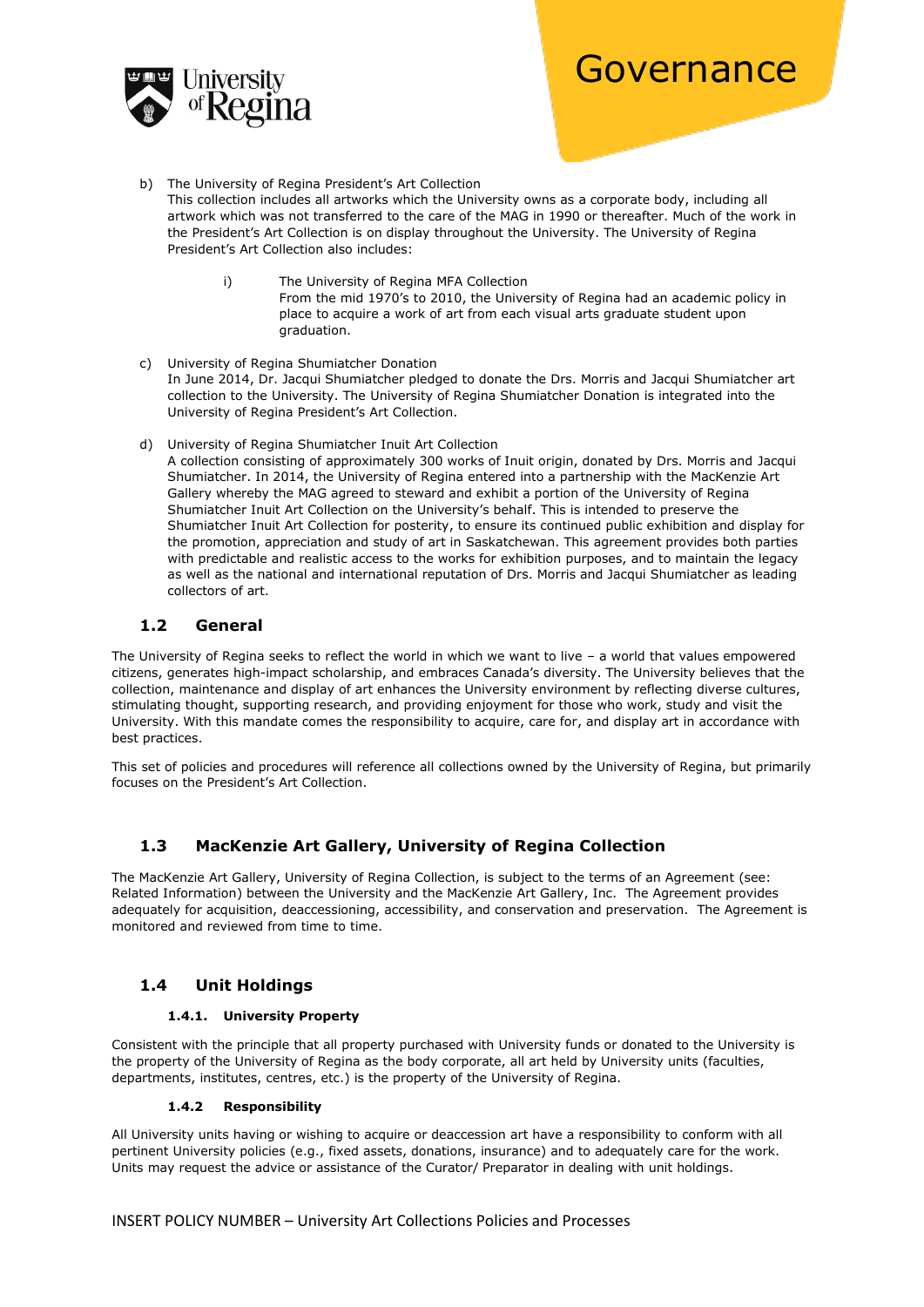

### Definitions

#### **2. Policy-specific terms and their definitions**

#### a) **PACA**

The President's Advisory Committee on Art, or PACA, is comprised of University and community representatives. PACA works with the Curator/ Preparator on high-level guidance and decision-making around issues such as acquisitions, deaccessions and policy-making, and provides recommendations to the President.

#### b) **The Curator/ Preparator**

Oversees day-to-day operations, administration and curates the President's Art Collection.

#### c) **MAGI Agreement**

Sets forth the relationship between the MacKenzie Art Gallery Inc. and the University of Regina. The Agreement outlines ownership of works of art, loan of the Collection, funding and financial support, custody, management and display and other responsibilities of each party.

# Policy

#### **A. Collections Policy: The University of Regina President's Art Collection**

#### **3. Preamble**

A clear collections policy is a prerequisite to efficient and effective management and further development of the University of Regina President's Art Collection. This policy outlines the scope of the Collection, positioning the University to acquire new pieces through donation or, as funds allow, through purchase or commission. It sets out priorities and best practices for the care, maintenance and display of the Collection, and defines the parties responsible for these activities. The University also has the right to deaccession and dispose of artworks when necessary. This policy also helps guide decision-making about loans, deaccessioning or transfer of works of art.

#### **3.1. Purpose and Scope of the Policy**

a) The purpose of this part of these policies and procedures is to guide the development and stewardship of the President's Art Collection ("the Collection").

b) Nothing in this policy precludes the University from borrowing work from other individuals or collections for display or teaching purposes.

#### **3.2 Focus of the President's Art Collection**

Whereas several provincial public institutions collect art with a general focus on Saskatchewan or Regina, the President's Art Collection will reflect the artistic identity and history of the University of Regina as expressed through the visual arts, with reference to the broader context in which that heritage has developed, and is developing. As a result, the University will shape the Collection, in the future, as follows:

Primary focus: Artwork produced by current or former faculty and students of the University of Regina and its antecedents.

> Artwork of artists and artistic movements either having a significant influence on or having been significantly influenced by artistic developments at the University of Regina and its antecedents.

Artwork of Indigenous origin from Saskatchewan and/ or Treaty areas 2, 4, 5, 6, 8 and 10.

Artwork by artists made in, or connected to, the southern Saskatchewan region

Artwork of significant aesthetic, historical, cultural or market value.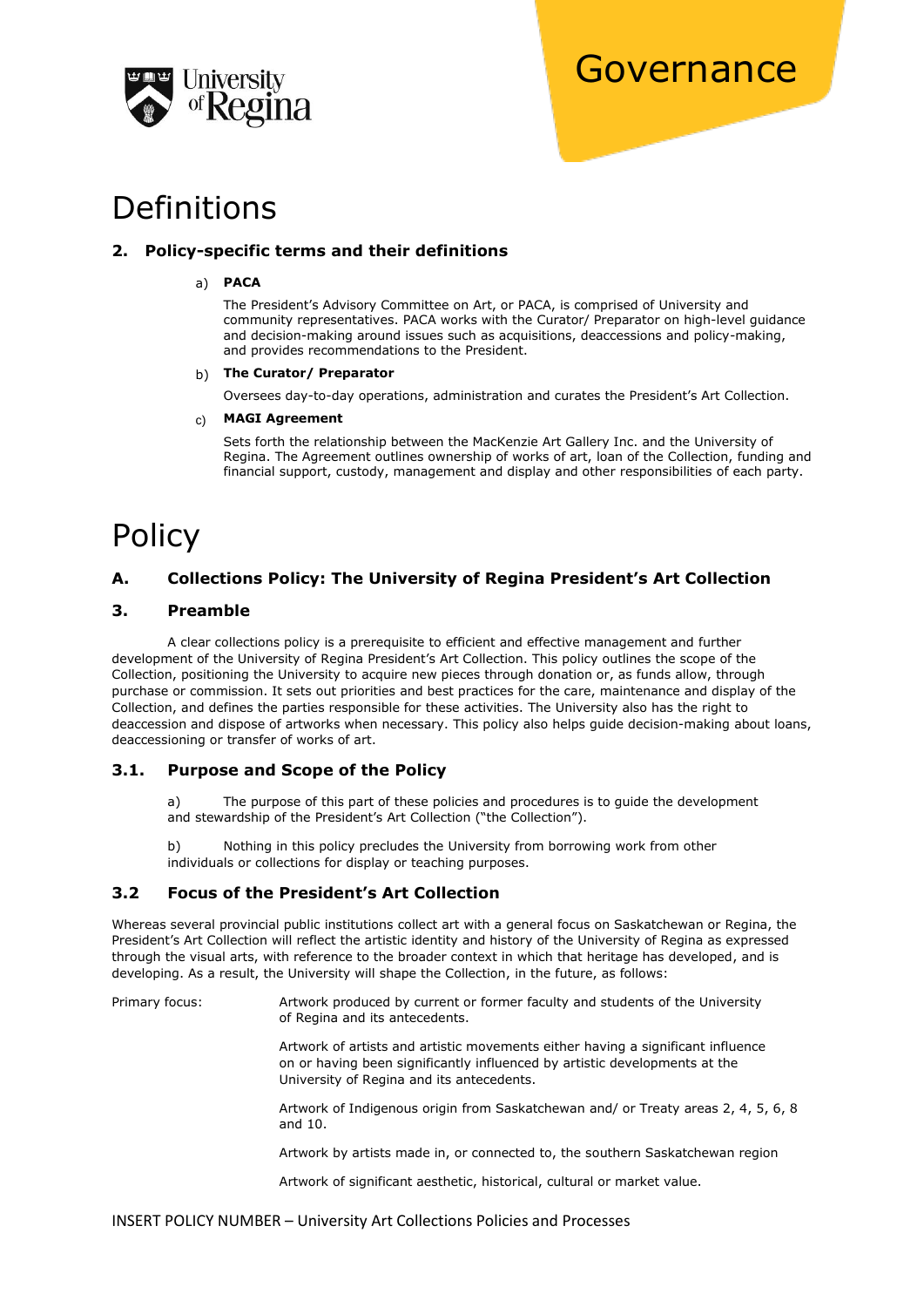

Secondary focus: Artwork that pertains to teaching and research activities at the University of Regina and federated colleges.

Efforts will be made to solicit donations, and where resources permit, to purchase work that will develop the Collection. Gaps in the Collection should also be identified and appropriate work should be sought for acquisition, with particular focus on increasing underrepresented holdings, with particular attention to the work of women, BIPOC, and LGBTQIA+ artists. Efforts will be made when possible to commission art, whether on a permanent or a temporary basis.

All works that fit these criteria should be accepted based on an assessment of their artistic merit and cultural value, and condition and collection concerns (such as the cost of maintenance, conservation, storage and display, etc.). These criteria will be determined by PACA and/ or the President

Artwork outside of these foci will not normally be prioritized for acquisition and/ or retention.

#### **3.3. Use of the Collection**

Through the Collection one can trace the historical and cultural development of the University. The Collection is primarily intended to enhance the University's teaching, learning and research environment, in addition to enhancing the visible environment for those who live, work, study and visit the University.

3.3.1 The Collection should be as accessible as possible. Efforts will be made to maximize the display and loan of works in the Collection. (See Loans Policy, below.)

3.3.2 Access to the Collection as a teaching, learning, research and ceremonial resource shall be assured.

3.3.3 While artwork must be maintained, protected and adequately stored, the University recognizes it will not always be possible to keep all works at museum or gallery standards of preservation. Consideration should be given to periodic reviews of the works in the President's Art Collection and in the University of Regina Collection under the care of the MAGI to assess and advise whether any works should be transferred from one collection to the other.

3.3.4 The Collection will be highlighted and exhibited in creative and innovative ways.

3.3.5 Artwork may be lent to other institutions for exhibition at the discretion of the Curator/ Preparator, after consultation with the Chair of PACA and/or the President.

#### **3.4. Indigenous artwork**

A key objective of the University of Regina is to ensure First Nations and Metis cultures are reflected in all aspects of campus life. The University recognises that collections of Indigenous artwork and other objects of material culture can play a vital role in the understanding of both pre-Contact and colonial histories of Canada, Indigenous experiences, cultural and traditional practices, and issues of the present day. These stories have not always been presented fairly or truthfully within the context of the public display of objects. In recognition of this, and the University's responsibilities to both the Indigenous objects under its care and to the communities it serves, the President's Art Collection will:

- 3.4.1 Foster respectful relationship-building and partnerships with Indigenous peoples and groups, including Elders/ Knowledge Keepers, the Office of Indigenization, the Indigenous Advisory Circle (IAC), ta-tawâw Student Centre, students, faculty, staff and community members.
- 3.4.2 Address and increase, where possible, underrepresented Indigenous holdings within the Collection, i.e.: Artwork of Indigenous origin from Saskatchewan and/ or Treaty areas 2, 4, 5, 6, 8 and 10. (see also: *3.2: Focus of the President's Art Collection*)
- 3.4.3 Seek out and present Indigenous guidance, knowledge and perspectives in the acquisition, research, care, display and description of artwork.
- 3.4.4 Ensure a consistent and diverse presence of Indigenous artwork is on public display throughout University campuses. Access to artwork in storage and in non-public spaces is also assured. (see also:+ *3.3. Use of the Collection*)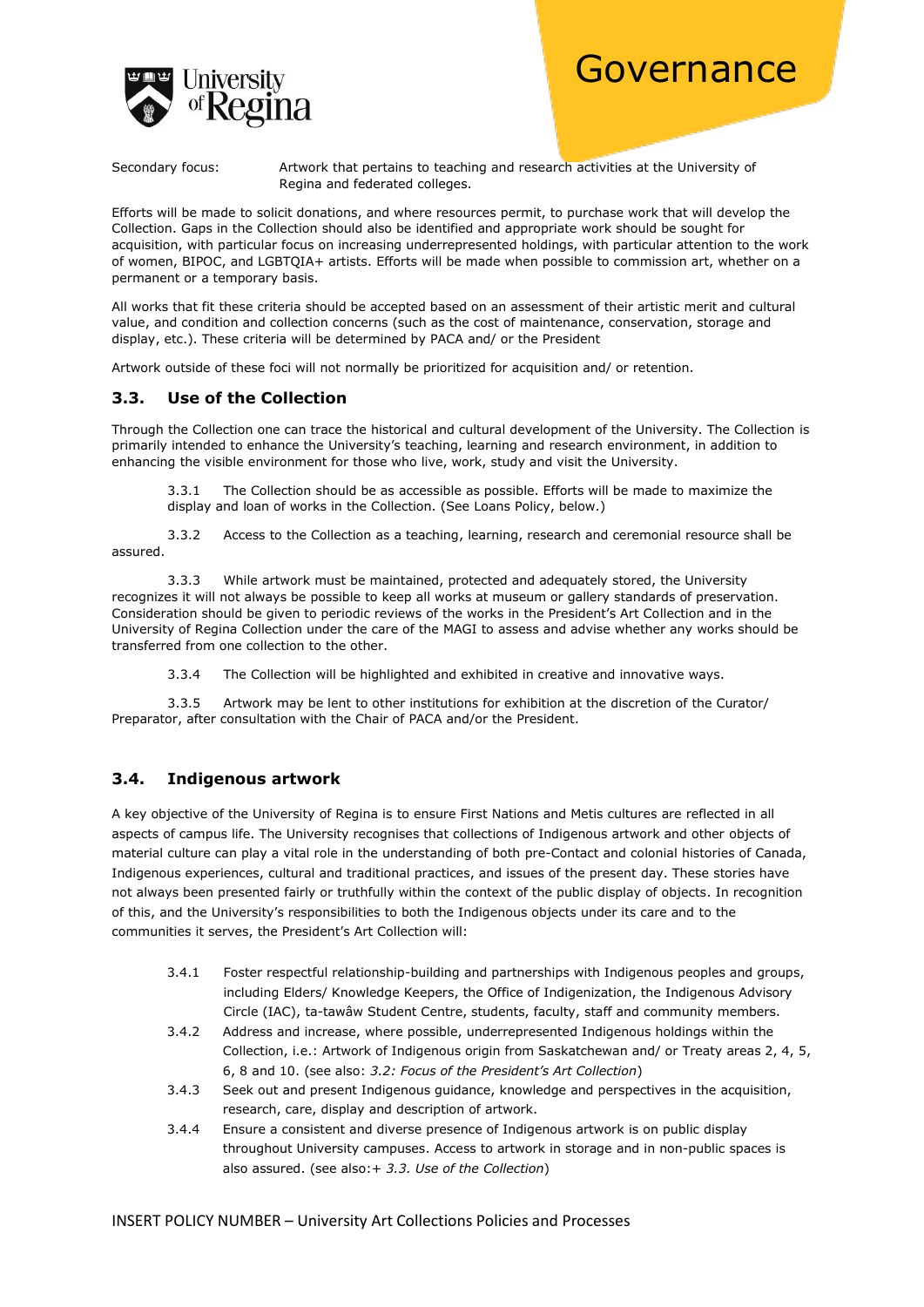

3.4.5 Exercise responsible and informed care for sacred, ceremonial, or otherwise sensitive objects. This includes seeking relevant permissions and guidance around protocols for handling, storage and display, and the consideration of repatriation if appropriate. Use of such objects by appropriate requestors (ceremonial use, for example) is also assured.

#### **3.5. Documentation of the Collection**

#### **3.5.1 Inventory**

a) All artwork in the President's Art Collection (except work in the MFA Collection) must be appraised and documented for inventory and insurance purposes. A detailed and up-todate digital inventory will be regularly maintained, which identifies each work by image, title, artist, date, medium, provenance, accession number, current location, and condition, where information is available. Hard copy files will also be maintained to represent up-to-date records of each artwork in the Collection.

b) The electronic inventory will be the source of various reports and data on the Collection as a whole (e.g. inventory reports for the University's insurance floater policy, annual reports, etc).

c) The Curator/ Preparator will be responsible for maintaining the inventory and for generating reports as necessary.

#### **3**.**5.2 Identification and labelling of the work**

a) Every artwork in the Collection will be identifiable through labelling or other appropriate means on the physical object. Information should include: Title, artist, date, medium, accession number and ownership by the University of Regina, President's Art Collection.

Identification shall not be removed or modified by anyone other than the Curator/ Preparator.

b) All work on display shall be identified by means of visible exhibition labels.

#### **3.6. Copyright**

The University will respect copyright law as it applies to visual artists and their work created after 1988. The Curator/ Preparator will seek permission to reproduce images of artworks where necessary.

#### **B. Loans Policy: The President's Art Collection**

#### **4. Purpose of the policy**

In order to facilitate the use(s) of the Collection outlined above and to responsibly manage the Collection, it is necessary to establish clear guidelines and procedures for the temporary loan of artworks.

#### **4.1. Principles**

4.1 To maximize the exposure of students, faculty, staff and visitors to the Collection.

Most works from the President's Art Collection are on permanent, semi-permanent, or temporary display on both campus locations. Because the campus evolves and areas periodically undergo renovation, some works will need to be removed temporarily from their display site in order to avoid damage or loss. Certain works need to be circulated on a regular basis for reasons of conservation, relocated to a more appropriate site or removed from display permanently. That said, efforts will be made to have as many artworks as possible on display at all times.

4.2 Loans and Display

The Curator/ Preparator will advise PACA on circulation goals and will be responsible for the loan and rotation of work on display on University campuses.

#### INSERT POLICY NUMBER – University Art Collections Policies and Processes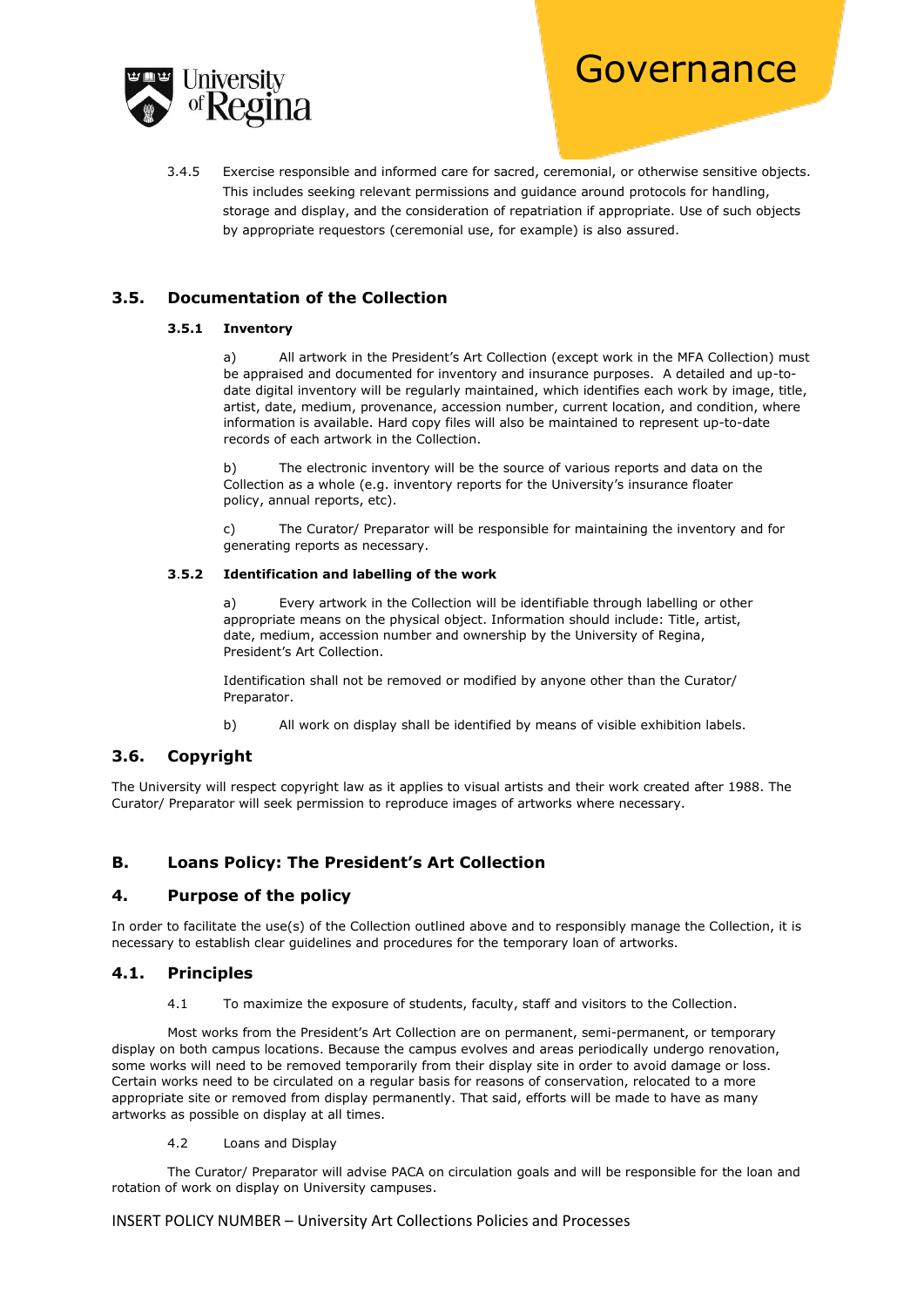

Faculty members, staff members, and academic or administrative units may request the loan of an artwork from the Collection on University property from the Curator/ Preparator. The Curator/ Preparator is responsible for determining where and how artwork is placed, and may require the return of any work on loan at any time. The Curator/ Preparator must be contacted before any work in the Collection is removed from a site.

The choice of every location will be approved by the Curator/ Preparator. Given the focus and use of the Collection, the Curator/ Preparator will exercise reasonable judgment in considering the acceptability of the site, including security; public access; and environmental factors such as light, humidity, temperature variations and exposure.

The loan of all works needs to be meticulously documented for purposes of conservation, preservation and documentation of the Collection and for inventory control and insurance purposes. The Curator/ Preparator is responsible for this documentation.

#### **4.3. Responsibilities of the Borrower**

The Borrower must provide appropriate standards for the proper care of the piece, as verified by the Curator/ Preparator. The borrower must also report immediately to the Curator/ Preparator any damage or immediate risk to the work.

### Roles and Responsibilities

#### **5. Roles of individuals and committees associated with the President's Art Collection**

#### **a) University Librarian**

Chair of the President's Advisory Committee on Art and responsible for the strategic oversight of the President's Art Collection, PACA, and the work of the Curator / Preparator.

#### **b) Curator/ Preparator**

Reporting to the Chair of the President's Advisory Committee on Art, the Curator/Preparator is responsible for managing and curating the University of Regina President's Art Collection. Duties include preparing and installing works for exhibition according to established standards, policies and practices, documenting and maintaining the Collection, incoming acquisitions and appraisals, and supporting art-related campus activities where required.

#### **c) President's Advisory Committee on Art (PACA)**

PACA includes representation both internal and external to the University and is advisory to the Chair and the President for the development of policy and procedures with respect to the President's Art Collection and the review of proposed acquisitions of art. Where required, PACA engages in strategic planning with respect to future development and maintenance of the collection, and is advisory during the hiring of the Curator/Preparator. PACA also provides recommendations of disbursements related to art and the annual reporting of the Committee's budget, and other related recommendations for action to the President.

# Consequences for Noncompliance

Noncompliance has the potential to affect the physical wellbeing of the collection and the reputation and finances of the University. Loss and damage of artwork is difficult to remedy, time consuming and expensive. In most cases, artworks are irreplaceable. Therefore, adherence to this Policy and to legal, ethical and professional standards are necessary to ensure University-owned artwork is adequately maintained.

Borrowers who are found to neglect the responsibilities outlined in the Loan Agreement or this Policy may be subject to restrictions on borrowing artwork in the future. Units may also be asked to cover or contribute to financial losses relating to damaged or lost artwork.

## Processes

INSERT POLICY NUMBER – University Art Collections Policies and Processes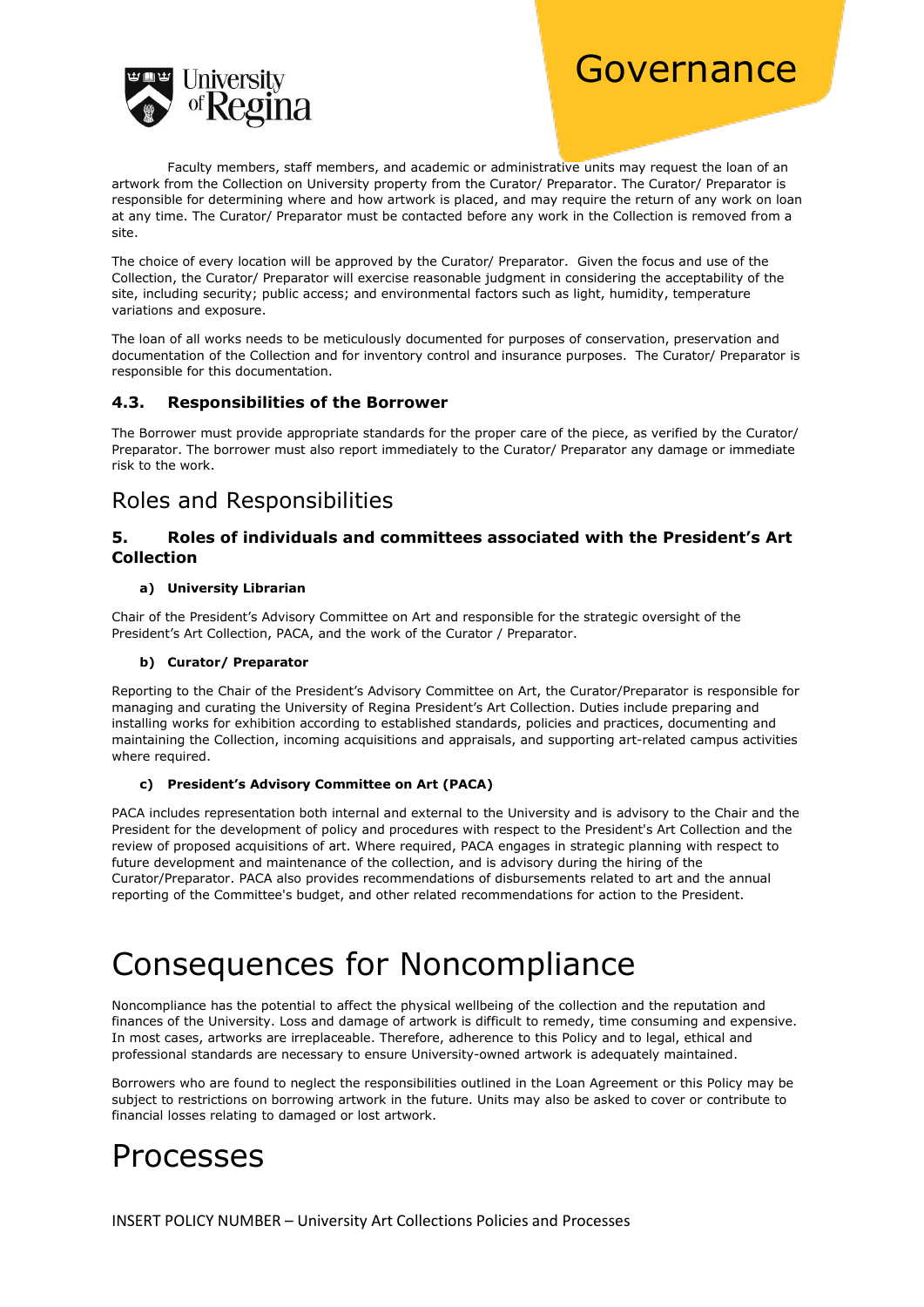

#### **A. COLLECTIONS PROCEDURE: THE UNIVERSITY OF REGINA PRESIDENT'S ART COLLECTION**

#### **6. Acquisitions**

6.1 Any acquisition opportunity must be brought to the attention of the Curator/ Preparator for a preliminary assessment. The Curator/ Preparator will advise the President's Advisory Committee on Art (PACA) about the work, its consistency with the Collection's focus, the potential to exhibit it, and any entailments or other considerations. PACA will consider the advice of the Curator/ Preparator and make a recommendation to the President. All gifts of artwork must be reviewed and approved in advance, in accordance with the University's Donation and Gift Acceptance Policy (GOV-030-005).

6.2 Only in exceptional circumstances will PACA recommend acquisition of a work that lies outside of the primary and secondary focus of the Collection.

6.3 The decision of the President will be communicated to PACA, the Curator/ Preparator and, in the case of an offer to donate a work, to the donor.

6.4 The Curator/ Preparator will work with University Advancement and Communications and Financial Services on all donations to ensure adherence to the donations policy and appropriate recognition and receipts.

6.5 The Curator/ Preparator will update the collections database whenever a work is acquired and ensure proper identification and labelling.

6.6 In cases where artwork is acquired by purchase using University funds through a single source, it will require a CBE form to be submitted if the price exceeds \$5,000, in compliance with the University's Purchasing Goods and Services policy (GOV-010-035).

6.7 Arrangements concerning the delivery of all gifts-in-kind will be made only once the donation is accepted.

#### **7. Commissions**

7.1 Where works of art are to be built into the fabric of a new major capital project or are intended to be displayed in such a building, the acquisition of these works are subject to the terms of this Policy and these works shall become part of the President's Art Collection. In addition, PACA shall be involved and represented in any commission competition and jury.

#### **B. DEACCESSIONING AND DISPOSAL: THE PRESIDENT'S ART COLLECTION**

#### **8. Procedure**

8.1 During routine management and periodic reviews of the Collection, the Curator/Preparator may identify artworks that they consider candidates for deaccession and/or disposal. Reasons for this may include:

- a) The item is not consistent with the scope of the Collection
- b) The item is a duplicate
- c) The University is unable to reasonably store and/ or display the item
- d) The item poses a hazard
- e) The item no longer serves the University community
- f) The item is cultural, ceremonial, or religious property which warrants repatriation to its community of origin
- g) The item has significantly deteriorated, become damaged or destroyed
- h) The item merits conservation or exhibition to a standard the University cannot reasonably provide

In these cases, deaccession and/ or disposal may be considered to formally remove the item from the Collection and University ownership. The Curator/ Preparator will provide a report to PACA providing rationale for deaccession. If the work was donated, the report will include information on any constraints in the terms of the donation and the item's provenance. Ethical, legal factors, budget and potential disputes must be